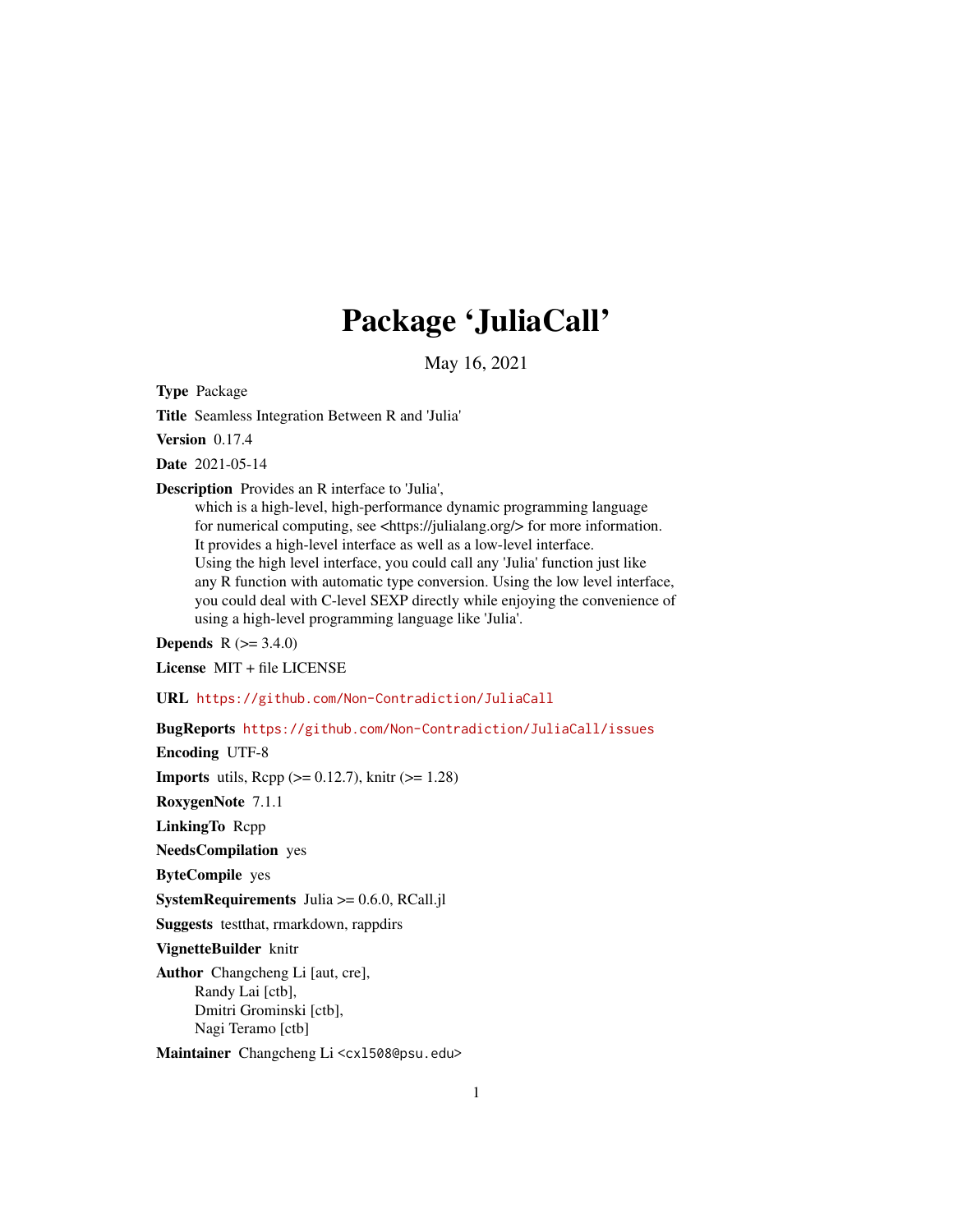<span id="page-1-0"></span>Repository CRAN Date/Publication 2021-05-16 14:10:16 UTC

## R topics documented:

|       | -3             |
|-------|----------------|
|       | $\overline{4}$ |
|       | $\overline{4}$ |
|       | 5              |
|       | -6             |
|       | $\overline{7}$ |
|       | $\overline{7}$ |
|       | $\overline{8}$ |
|       | 9              |
|       | 9              |
|       |                |
|       |                |
|       |                |
|       |                |
|       |                |
|       |                |
|       |                |
|       |                |
|       |                |
|       |                |
| Index | 17             |

autowrap *Use automatic wrapper for julia type.*

### Description

autowrap tells 'JuliaCall' to use automatic wrapper for julia type.

#### Usage

```
autowrap(type, fields = NULL, methods = c())
```
#### Arguments

| type    | the julia type to wrap.                                                                                                          |
|---------|----------------------------------------------------------------------------------------------------------------------------------|
| fields  | names of fields to be included in the wrapper. If the value is NULL, then every<br>julia fields will be included in the wrapper. |
| methods | names of methods to be overloaded for the wrapper.                                                                               |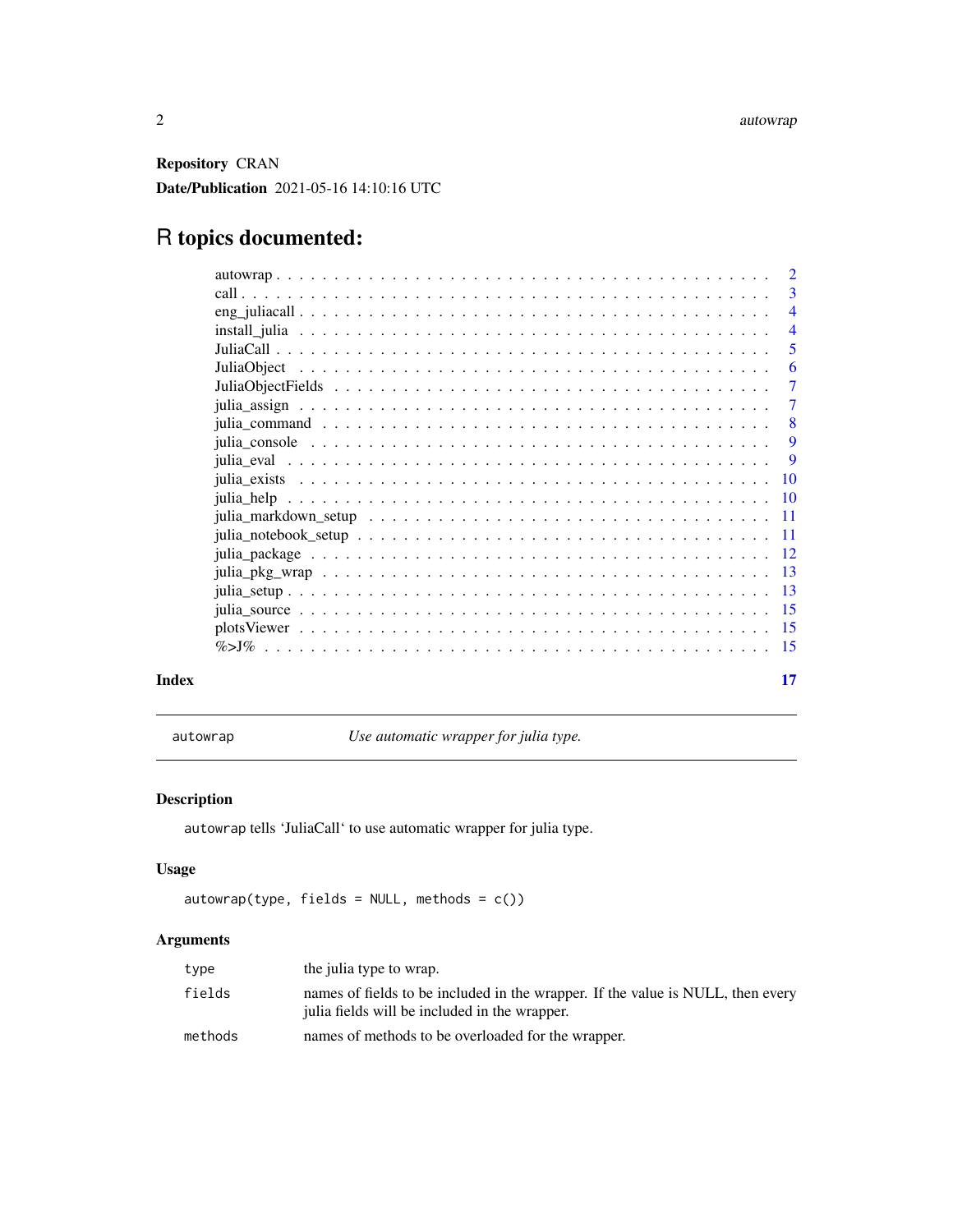<span id="page-2-0"></span>julia\_do.call is the do.call for julia. And julia\_call calls julia functions. For usage of these functions, see documentation of arguments and examples.

#### Usage

```
julia_do.call(
 func_name,
  arg_list,
 need_return = c("R", "Julia", "None"),show_value = FALSE
\lambdajulia_call(
  func_name,
  ...,
 need_return = c("R", "Julia", "None"),
  show_value = FALSE
)
```
#### Arguments

| func_name   | the name of julia function you want to call. If you add "." after 'func_name', the<br>julia function call will be broadcasted.                                                                                                                       |
|-------------|------------------------------------------------------------------------------------------------------------------------------------------------------------------------------------------------------------------------------------------------------|
| arg_list    | the list of the arguments you want to pass to the julia function.                                                                                                                                                                                    |
| need_return | whether you want julia to return value as an R object, a wrapper for julia object<br>or no return. The value of need_return could be TRUE (equal to option "R") or<br>FALSE (equal to option "None"), or one of the options "R", "Julia" and "None". |
| show_value  | whether to invoke the julia display system or not.                                                                                                                                                                                                   |
| $\ddotsc$   | the arguments you want to pass to the julia function.                                                                                                                                                                                                |

#### Details

Note that named arguments will be discarded if the call uses dot notation, for example, "sqrt.".

```
if (identical(Sys.getenv("AUTO_JULIA_INSTALL"), "true")) { ## julia_setup is quite time consuming
 ## doing initialization and automatic installation of Julia if necessary
 julia_setup(installJulia = TRUE)
 julia_do.call("sqrt", list(2))
 julia_call("sqrt", 2)
```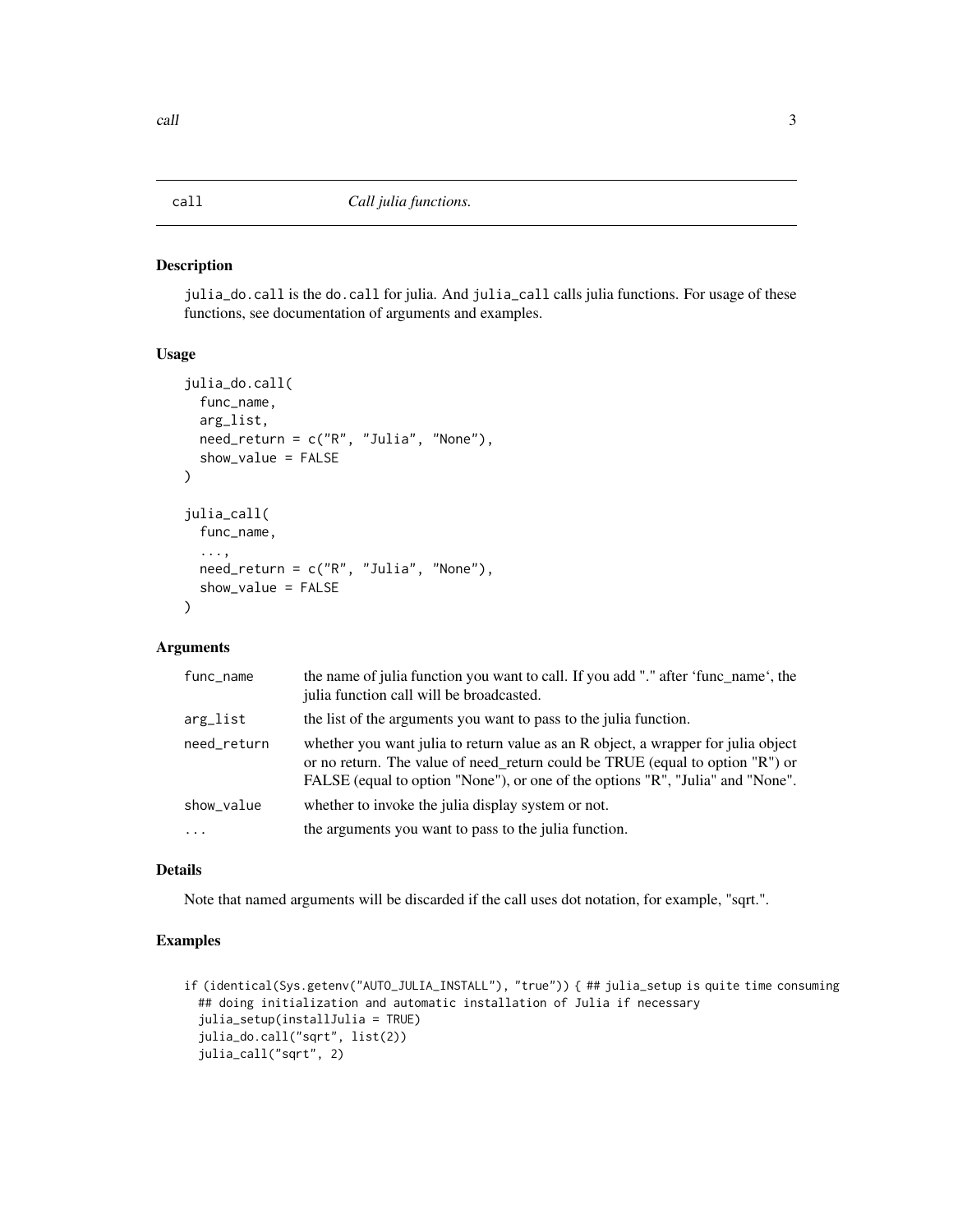```
julia_call("sqrt.", 1:10)
}
```
eng\_juliacall *Julia language engine in R Markdown*

#### Description

Julia language engine in R Markdown

#### Usage

eng\_juliacall(options)

#### Arguments

options a list of chunk options

#### Examples

knitr::knit\_engines\$set(julia = JuliaCall::eng\_juliacall)

install\_julia *Install Julia.*

### Description

Install Julia.

#### Usage

```
install_julia(prefix = julia_default_install_dir())
```
### Arguments

prefix the directory where Julia will be installed. If not set, a default location will be determined by rappdirs if it is installed, otherwise an error will be raised.

<span id="page-3-0"></span>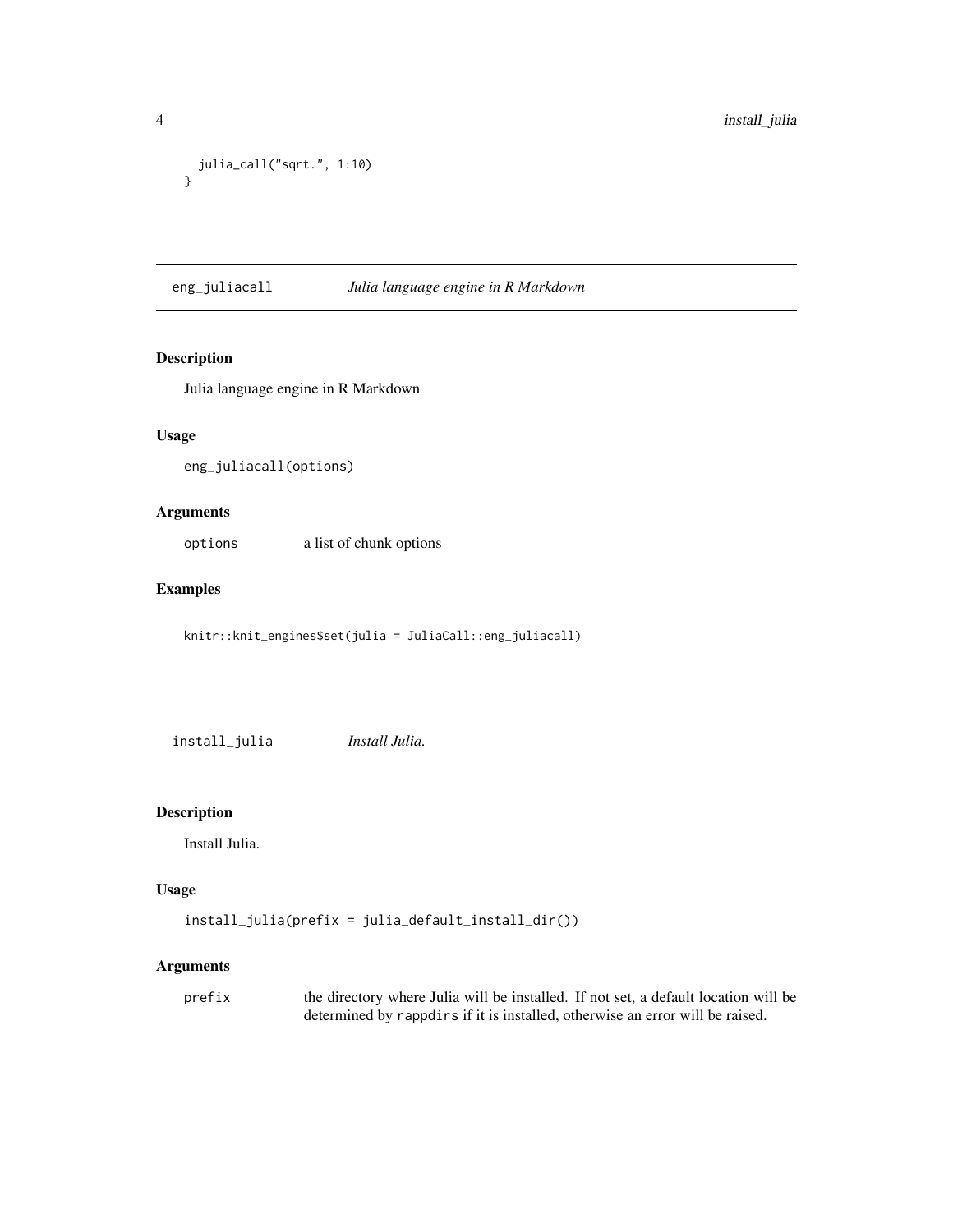<span id="page-4-0"></span>

JuliaCall provides you with functions to call Julia functions and to use Julia packages as easy as possible.

```
if (identical(Sys.getenv("AUTO_JULIA_INSTALL"), "true")) { ## The examples are quite time consuming
 ## Do initiation for JuliaCall and automatic installation if necessary
 julia <- julia_setup(installJulia = TRUE)
 ## Different ways for calculating `sqrt(2)`
 # julia$command("a = sqrt(2)"); julia$eval("a")
 julia_command("a = sqrt(2)"); julia_eval("a")
 # julia$eval("sqrt(2)")
 julia_eval("sqrt(2)")
 # julia$call("sqrt", 2)
 julia_call("sqrt", 2)
 # julia$eval("sqrt")(2)
 julia_eval("sqrt")(2)
 ## You can use `julia_exists` as `exists` in R to test
 ## whether a function or name exists in Julia or not
 # julia$exists("sqrt")
 julia_exists("sqrt")
 ## You can use `julia$help` to get help for Julia functions
 # julia$help("sqrt")
 julia_help("sqrt")
 ## You can install and use Julia packages through JuliaCall
```

```
# julia$install_package("Optim")
julia_install_package("Optim")
```

```
# julia$install_package_if_needed("Optim")
julia_install_package_if_needed("Optim")
```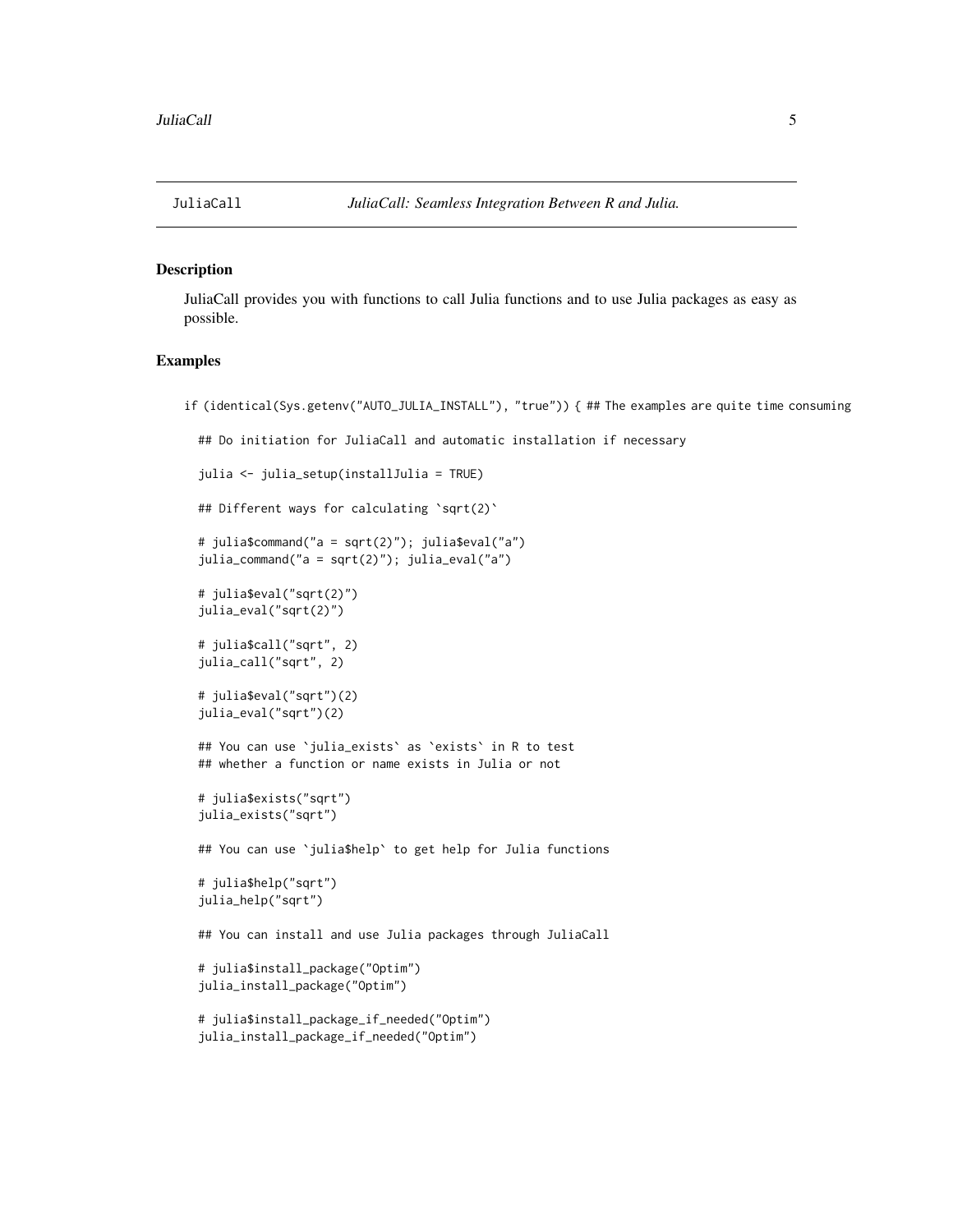```
# julia$installed_package("Optim")
 julia_installed_package("Optim")
 # julia$library("Optim")
 julia_library("Optim")
}
```
JuliaObject *Convert an R Object to Julia Object.*

#### Description

JuliaObject converts an R object to julia object and returns a reference of the corresponding julia object.

#### Usage

JuliaObject(x)

#### Arguments

x the R object you want to convert to julia object.

#### Value

an environment of class JuliaObject, which contains an id corresponding to the actual julia object.

```
if (identical(Sys.getenv("AUTO_JULIA_INSTALL"), "true")) { ## julia_setup is quite time consuming
 ## doing initialization and automatic installation of Julia if necessary
 julia_setup(installJulia = TRUE)
 a <- JuliaObject(1)
}
```
<span id="page-5-0"></span>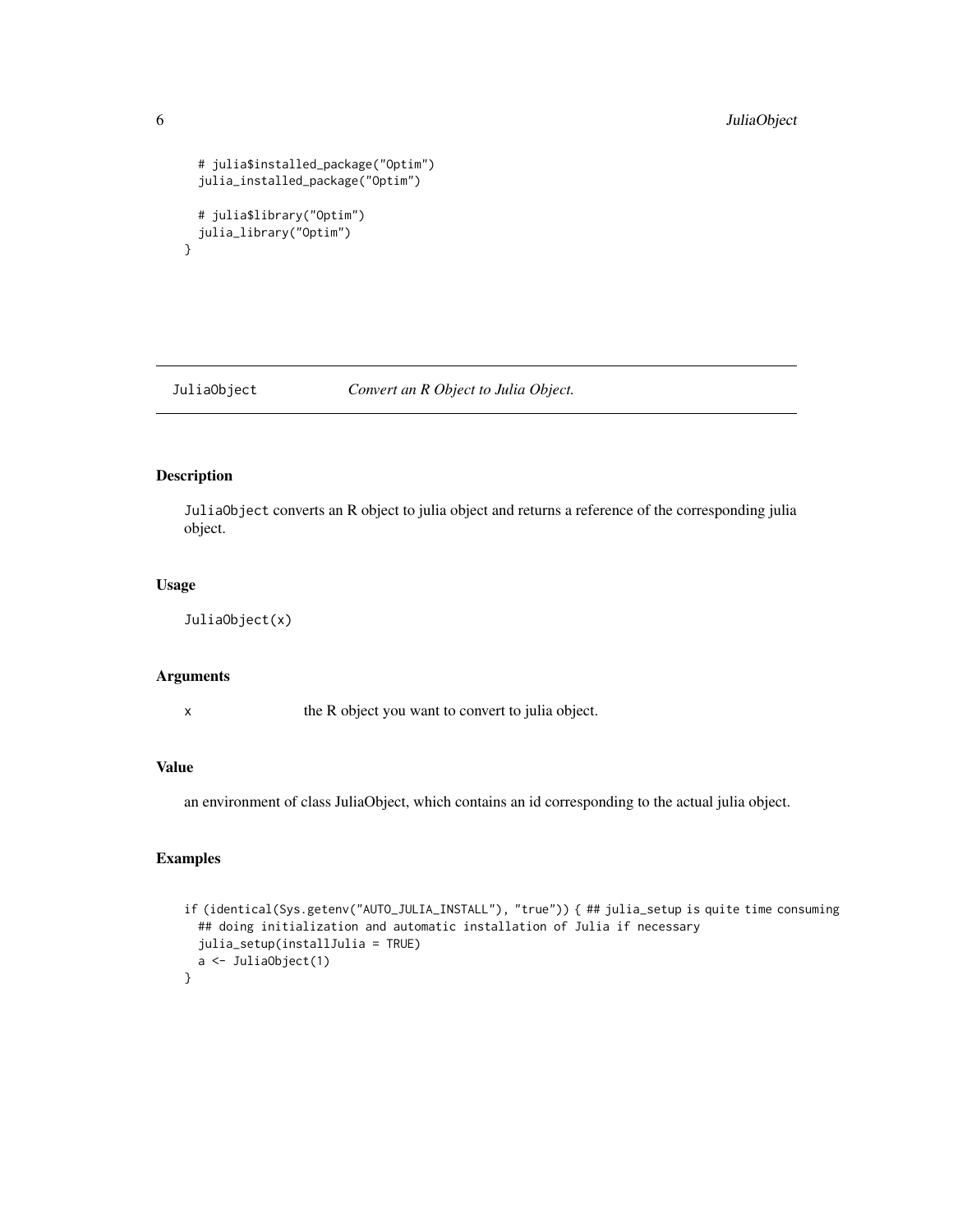<span id="page-6-0"></span>JuliaObjectFields *JuliaObject Fields.*

#### Description

Get the field names, get or set certain fields of an JuliaObject.

#### Usage

```
fields(object)
## S3 method for class 'JuliaObject'
fields(object)
field(object, name)
## S3 method for class 'JuliaObject'
field(object, name)
field(object, name) <- value
## S3 replacement method for class 'JuliaObject'
field(object, name) <- value
```
### Arguments

| object | the JuliaObject.                                                |
|--------|-----------------------------------------------------------------|
| name   | a character string specifying the fields to be accessed or set. |
| value  | the new value of the field of the JuliaObject.                  |

julia\_assign *Assign a value to a name in julia.*

#### Description

julia\_assign assigns a value to a name in julia with automatic type conversion.

#### Usage

julia\_assign(x, value)

#### Arguments

|       | a variable name, given as a character string.                                     |
|-------|-----------------------------------------------------------------------------------|
| value | a value to be assigned to x, note that R value will be converted to corresponding |
|       | julia value automatically.                                                        |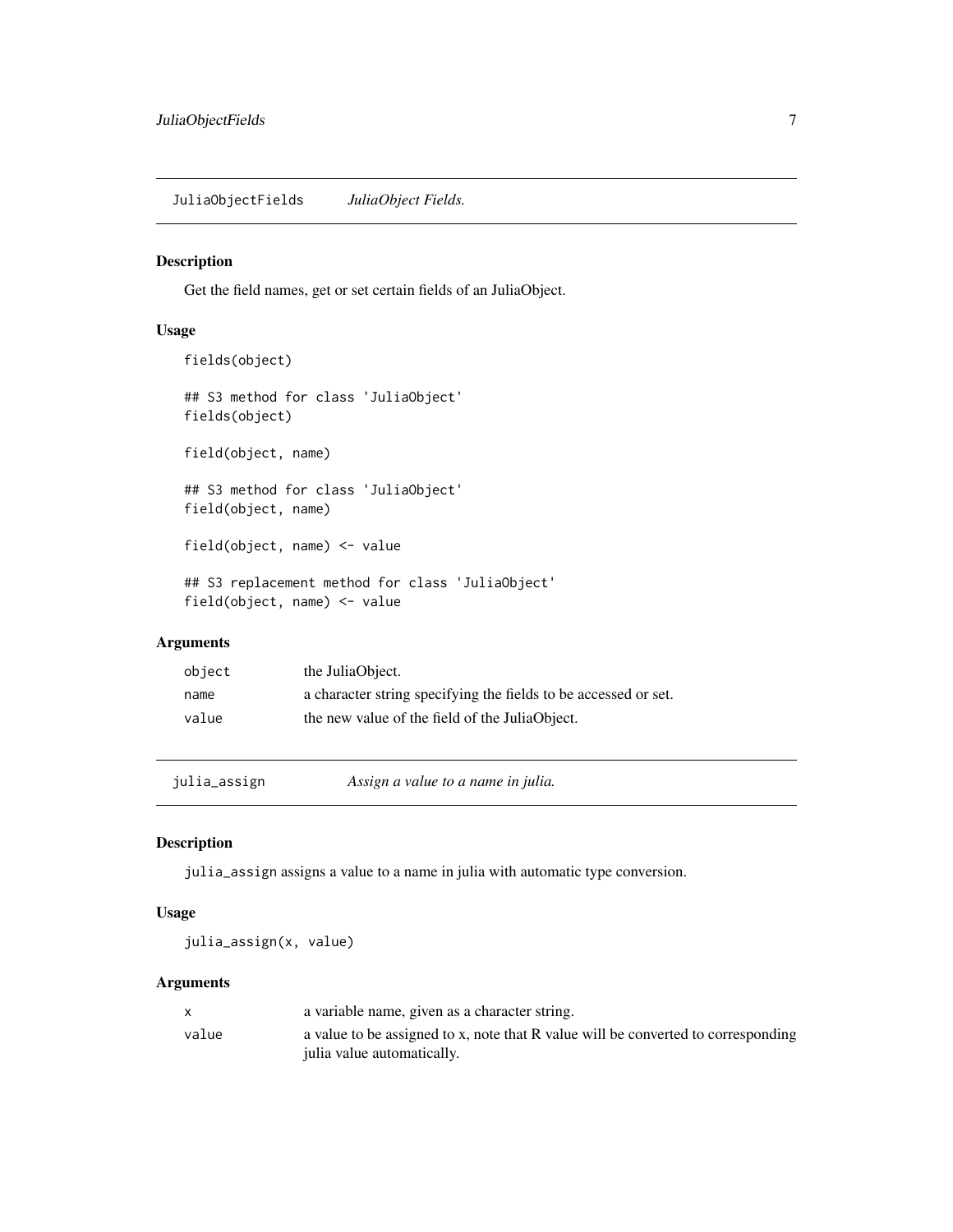#### <span id="page-7-0"></span>Examples

```
if (identical(Sys.getenv("AUTO_JULIA_INSTALL"), "true")) { ## julia_setup is quite time consuming
 ## doing initialization and automatic installation of Julia if necessary
 julia_setup(installJulia = TRUE)
 julia_assign("x", 2)
 julia_assign("rsqrt", sqrt)
}
```
julia\_command *Evaluate string commands in julia and (may) invoke the julia display system.*

#### Description

julia\_command evaluates string commands in julia without returning the result back to R. However, it may evoke julia display system, see the documentation of the argument 'show\_value' for more details. If you need to get the evaluation result in R, you can use julia\_eval.

#### Usage

```
julia_command(cmd, show_value = !endsWith(trimws(cmd, "right"), ";"))
```
#### Arguments

| cmd        | the command string you want to evaluate in julia.                                |
|------------|----------------------------------------------------------------------------------|
| show value | whether to display julia returning value or not, the default value is 'FALSE' if |
|            | the 'cmd' ends with semicolon and 'TRUE' otherwise.                              |

```
if (identical(Sys.getenv("AUTO_JULIA_INSTALL"), "true")) { ## julia_setup is quite time consuming
 ## doing initialization and automatic installation of Julia if necessary
 julia_setup(installJulia = TRUE)
 julia_command("a = sqrt(2);")
}
```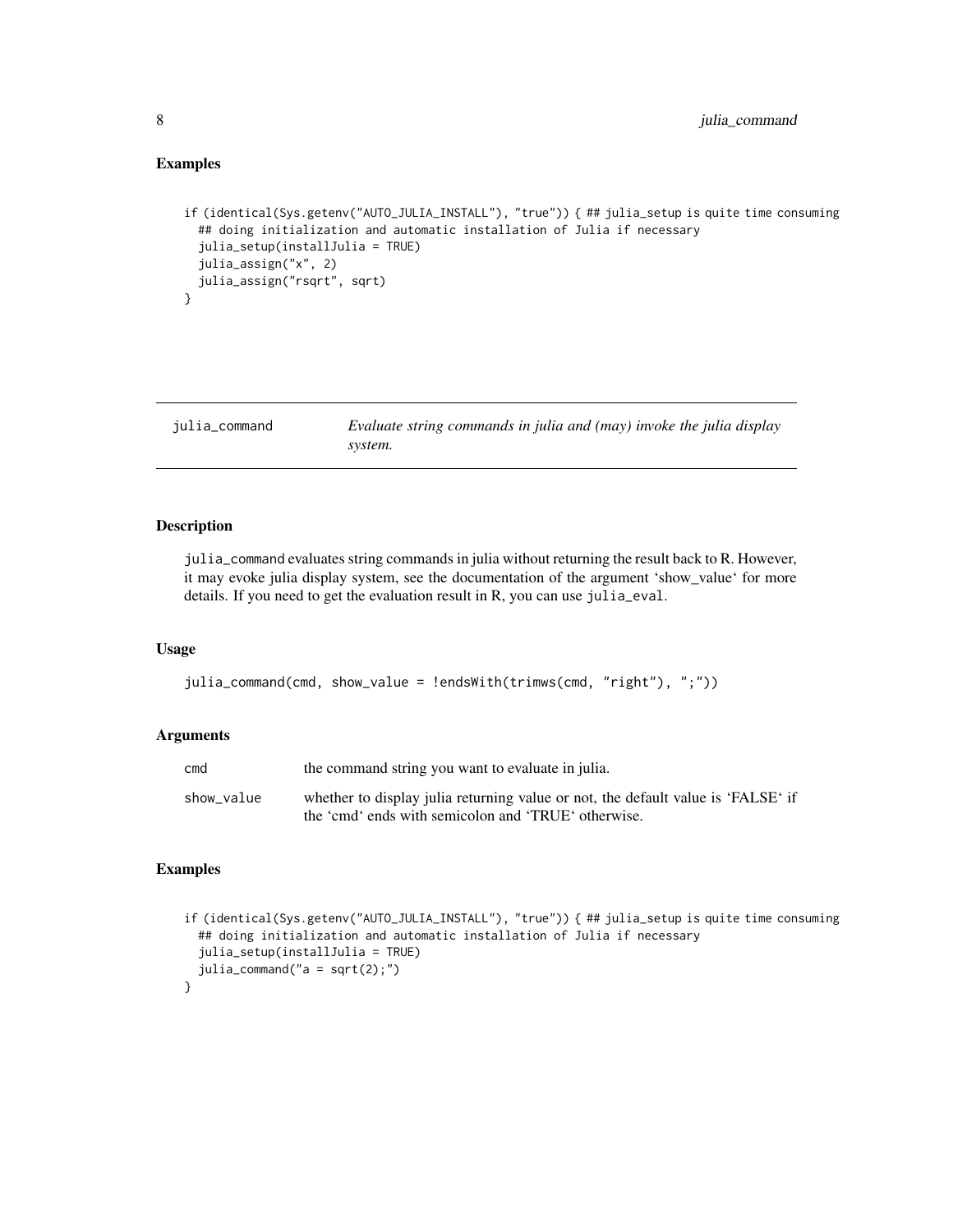<span id="page-8-0"></span>julia\_console *Open julia console.*

#### Description

Open julia console.

#### Usage

julia\_console()

#### Examples

```
if (identical(Sys.getenv("AUTO_JULIA_INSTALL"), "true")) { ## julia_setup is quite time consuming
 julia_console()
}
```
julia\_eval *Evaluate string commands in julia and get the result back in R.*

#### Description

julia\_eval evaluates string commands in julia and returns the result to R. The returning julia object will be automatically converted to an R object or a JuliaObject wrapper, see the documentation of the argument 'need\_return' for more details. 'julia\_eval' will not invoke julia display system. If you don't need the returning result in R or you want to invoke the julia display system, you can use julia\_command.

#### Usage

```
julia_eval(cmd, need_return = c("R", "Julia"))
```
#### Arguments

| cmd         | the command string you want to evaluate in julia.                                       |
|-------------|-----------------------------------------------------------------------------------------|
| need_return | whether you want julia to return value as an R object or a wrapper for julia<br>object. |

#### Value

the R object automatically converted from julia object.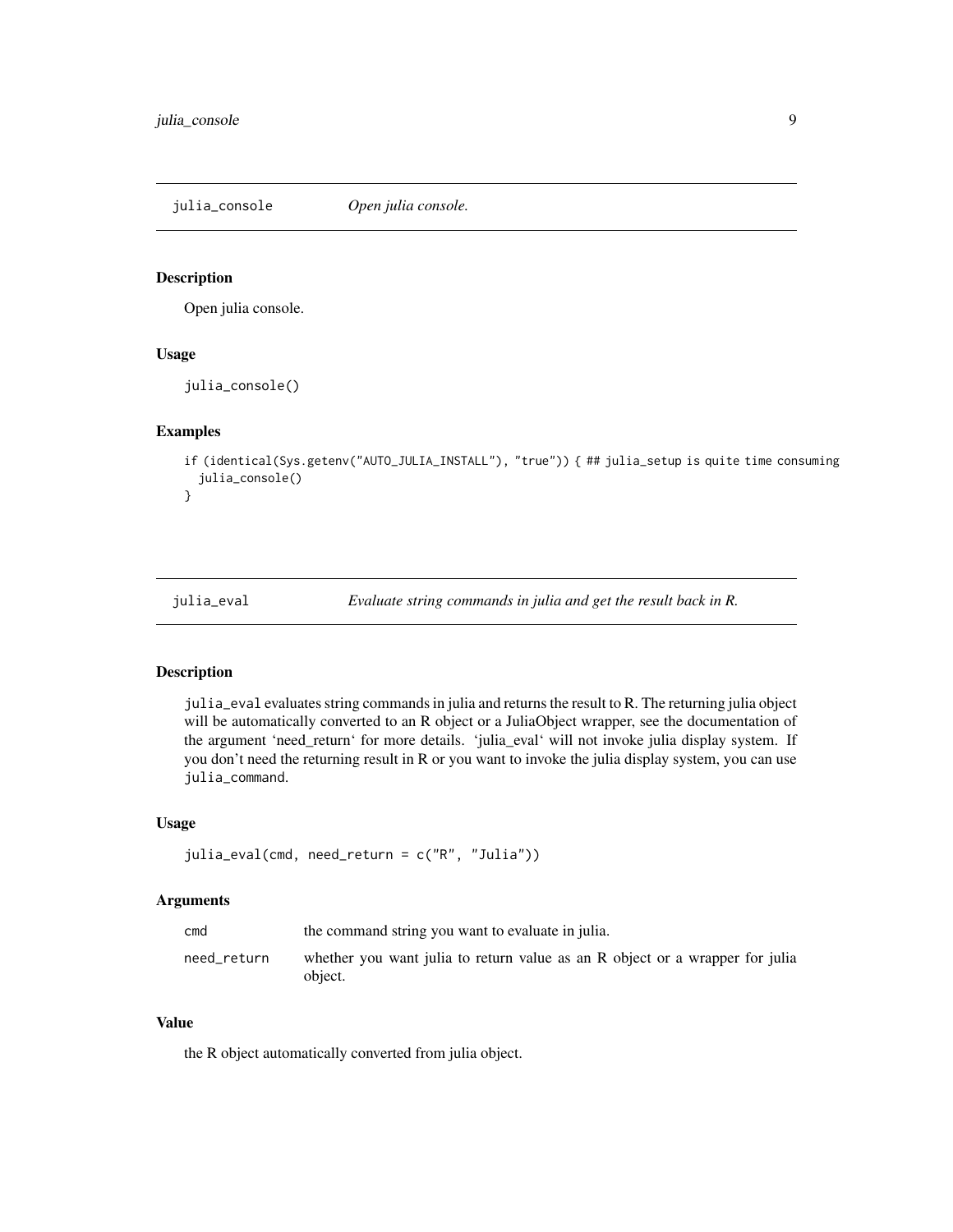#### <span id="page-9-0"></span>Examples

```
if (identical(Sys.getenv("AUTO_JULIA_INSTALL"), "true")) { ## julia_setup is quite time consuming
 ## doing initialization and automatic installation of Julia if necessary
 julia_setup(installJulia = TRUE)
 julia_eval("sqrt(2)")
}
```
julia\_exists *Check whether a julia object with the given name exists or not.*

#### Description

julia\_exists returns whether a julia object with the given name exists or not.

#### Usage

julia\_exists(name)

#### Arguments

name the name of julia object you want to check.

#### Examples

```
if (identical(Sys.getenv("AUTO_JULIA_INSTALL"), "true")) { ## julia_setup is quite time consuming
 ## doing initialization and automatic installation of Julia if necessary
 julia_setup(installJulia = TRUE)
 julia_exists("sqrt")
}
```
julia\_help *Get help for a julia function.*

#### Description

julia\_help outputs the documentation of a julia function.

#### Usage

julia\_help(fname)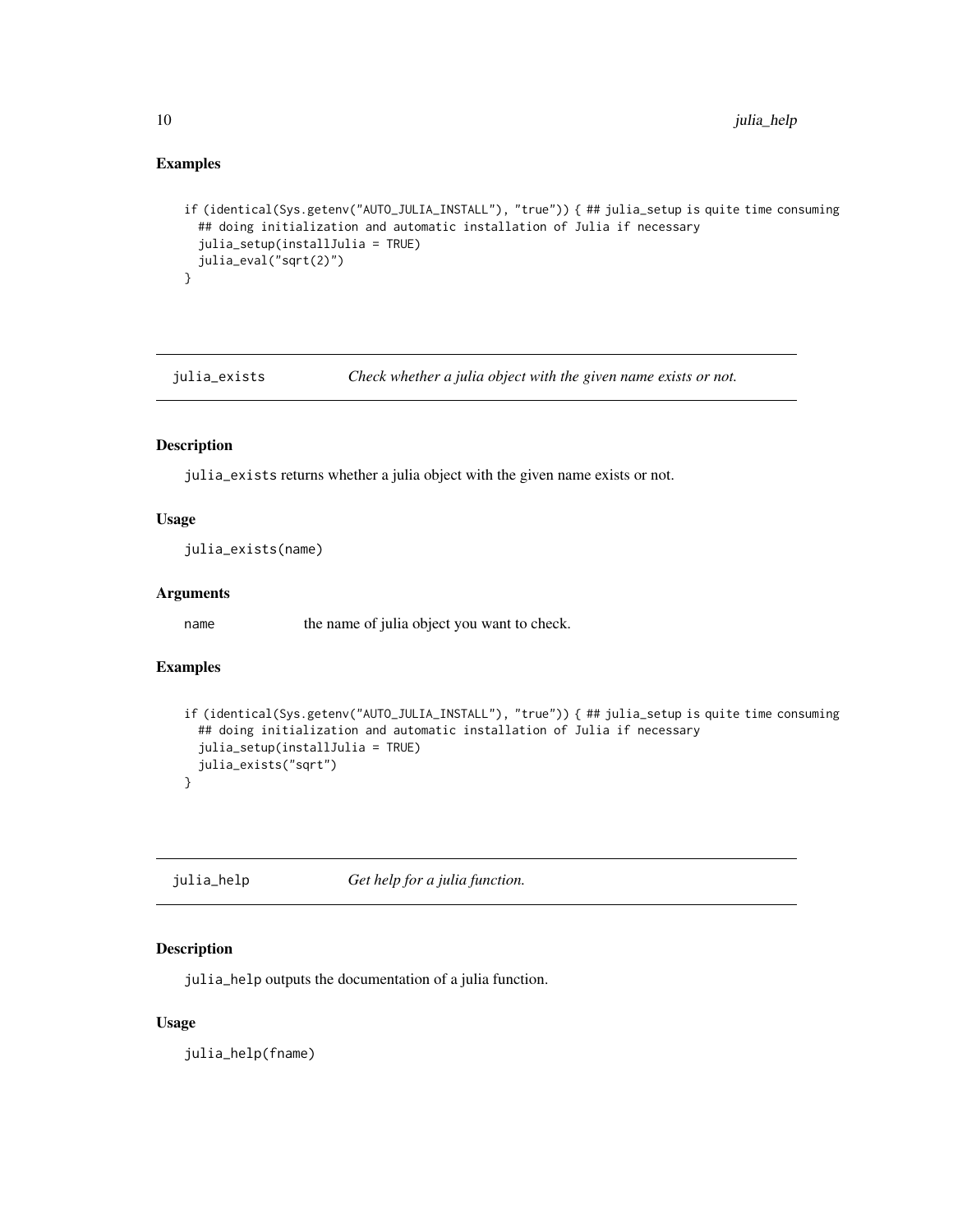#### <span id="page-10-0"></span>Arguments

fname the name of julia function you want to get help with.

#### Examples

```
if (identical(Sys.getenv("AUTO_JULIA_INSTALL"), "true")) { ## julia_setup is quite time consuming
 ## doing initialization and automatic installation of Julia if necessary
 julia_setup(installJulia = TRUE)
 julia_help("sqrt")
}
```
julia\_markdown\_setup *Do setup for JuliaCall in RMarkdown documents and notebooks.*

#### Description

julia\_markdown\_setup does the initial setup for JuliaCall in RMarkdown document and RStudio notebooks. The function should be invoked automatically most of the case. It can also be called explicitly in RMarkdown documents or notebooks.

#### Usage

```
julia_markdown_setup(..., notebook = TRUE)
```
#### Arguments

| .        | The same arguments accepted by 'julia_setup'.         |
|----------|-------------------------------------------------------|
| notebook | whether it is in RStudio notebook environment or not. |

julia\_notebook\_setup *(Deprecated) Do setup for julia chunks in RMarkdown notebooks.*

#### Description

julia\_notebook\_setup is deprecated, use julia\_markdown\_setup(notebook=TRUE) instead.

#### Usage

```
julia_notebook_setup(...)
```
#### Arguments

... The same arguments accepted by 'julia\_setup'.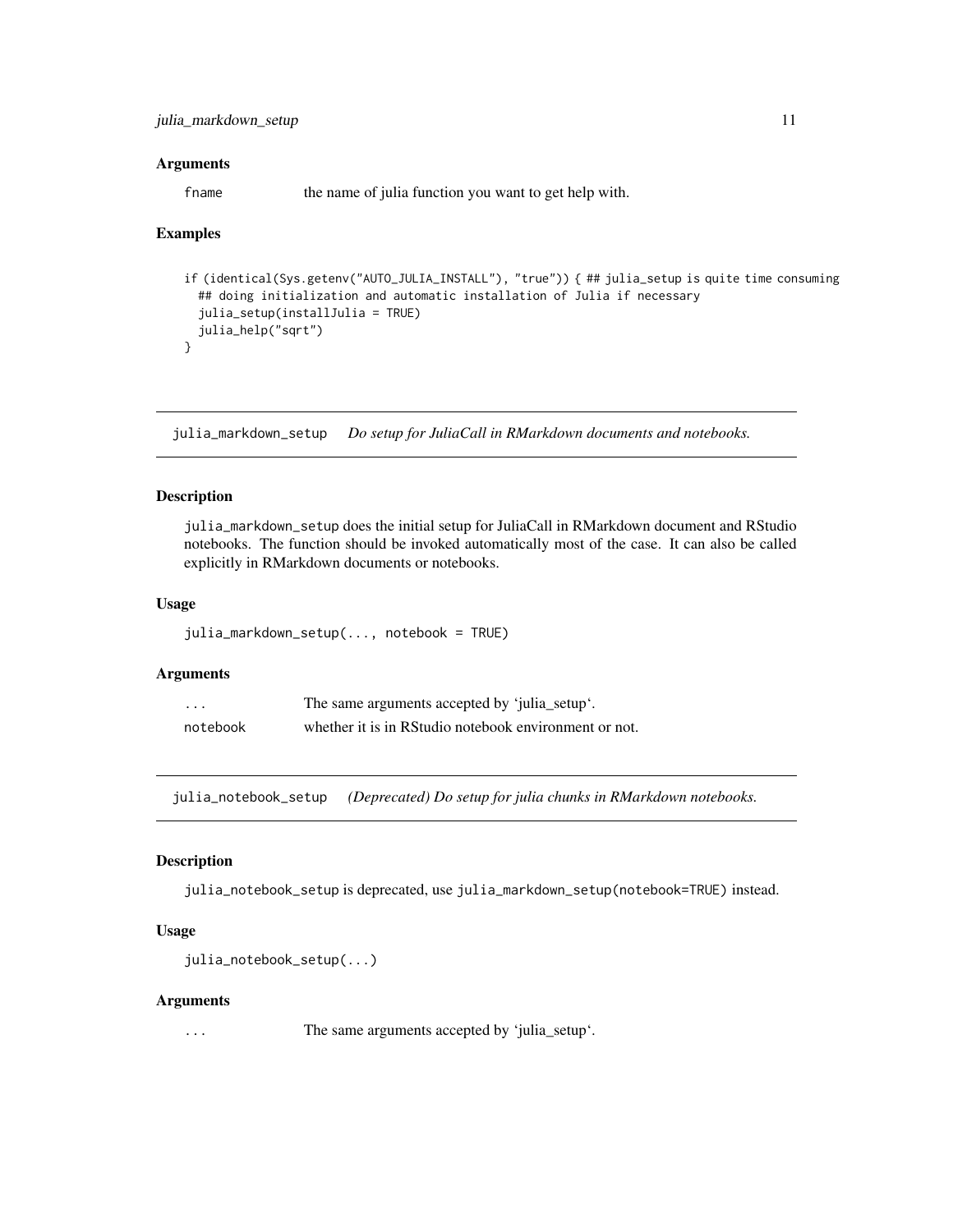<span id="page-11-0"></span>

Using julia packages.

#### Usage

```
julia_install_package(pkg_name_or_url)
```
julia\_installed\_package(pkg\_name)

julia\_install\_package\_if\_needed(pkg\_name)

julia\_update\_package(...)

julia\_library(pkg\_name)

#### Arguments

pkg\_name\_or\_url

|          | the julia package name or url.                                    |
|----------|-------------------------------------------------------------------|
| pkg_name | the julia package name.                                           |
| $\cdots$ | you can provide none or one or multiple julia package names here. |

#### Value

julia\_installed\_package will return the version number of the julia package, "nothing" if the package is not installed.

```
if (identical(Sys.getenv("AUTO_JULIA_INSTALL"), "true")) { ## julia_setup is quite time consuming
 ## doing initialization and automatic installation of Julia if necessary
 julia_setup(installJulia = TRUE)
 julia_install_package("DataFrames")
 julia_installed_package("DataFrames")
 julia_install_package_if_needed("DataFrames")
 julia_update_package("DataFrames")
 julia_library("DataFrames")
}
```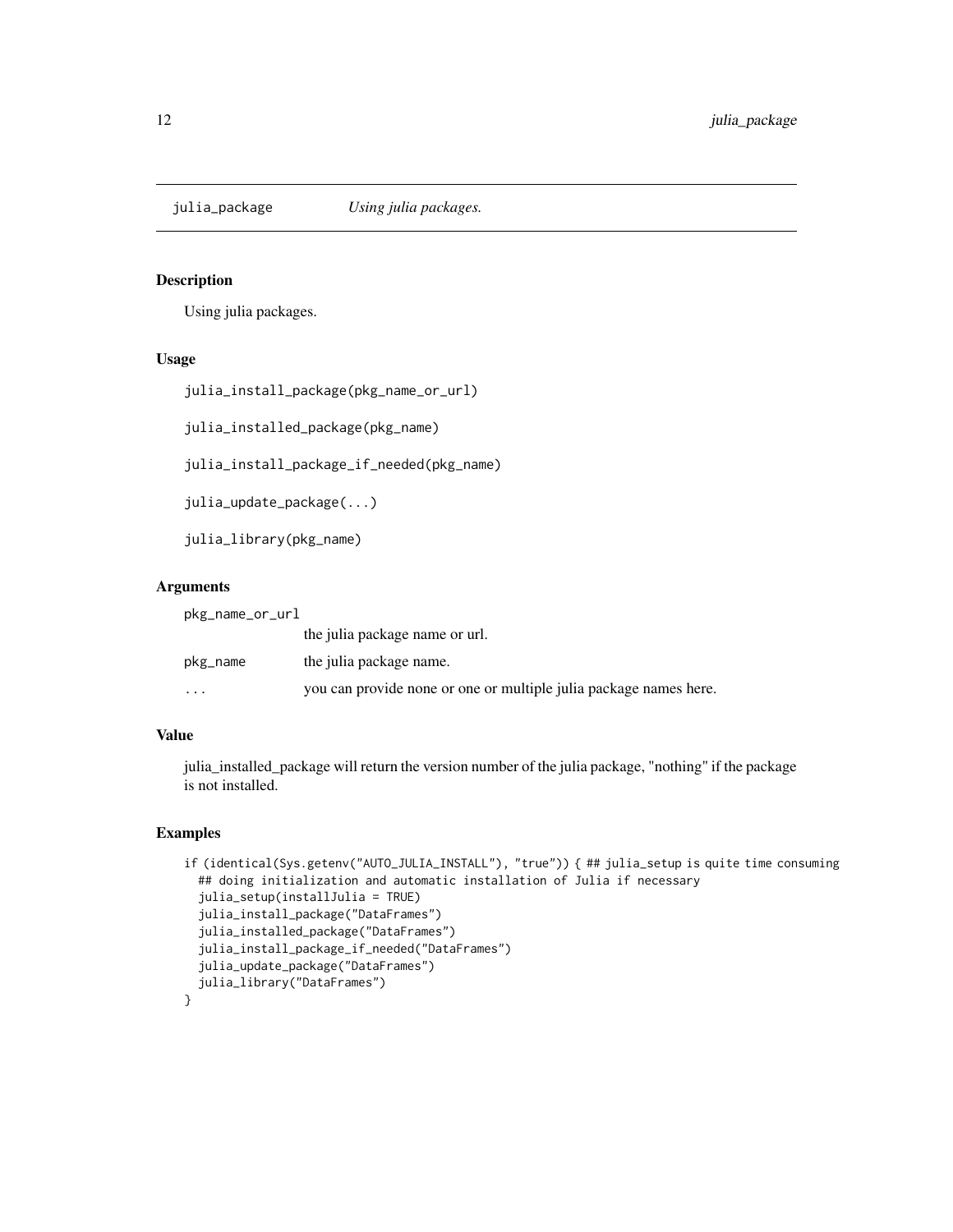<span id="page-12-0"></span>

Wrap julia functions and packages the easy way.

#### Usage

```
julia_function(func_name, pkg_name = "Main", env = new.env(emptyenv()))
```
julia\_pkg\_import(pkg\_name, func\_list, env = new.env(parent = emptyenv()))

julia\_pkg\_hook(env, hook)

#### Arguments

| func_name | the julia function name to be wrapped.                                 |
|-----------|------------------------------------------------------------------------|
| pkg_name  | the julia package name to be wrapped.                                  |
| env       | the environment where the functions and packages are wrapped.          |
| func_list | the list of julia function names to be wrapped.                        |
| hook      | the function to be executed before the execution of wrapped functions. |

#### Examples

```
if (identical(Sys.getenv("AUTO_JULIA_INSTALL"), "true")) { ## julia_setup is quite time consuming
 ## do initialization and automatic installation of Julia if necessary
 julia_setup(installJulia = TRUE)
 julia_install_package_if_needed("Optim")
 opt <- julia_pkg_import("Optim",
                           func_list = c("optimize", "BFGS"))
rosenbrock <- function(x) (1.0 - x[1])^2 + 100.0 \times (x[2] - x[1]^2)^2result <- opt$optimize(rosenbrock, rep(0,2), opt$BFGS())
result
}
```
julia\_setup *Do initial setup for the JuliaCall package.*

#### Description

julia\_setup does the initial setup for the JuliaCall package. It setups automatic type conversion, Julia display systems, etc, and is necessary for every new R session to use the package. If not carried out manually, it will be invoked automatically before other julia\_xxx functions.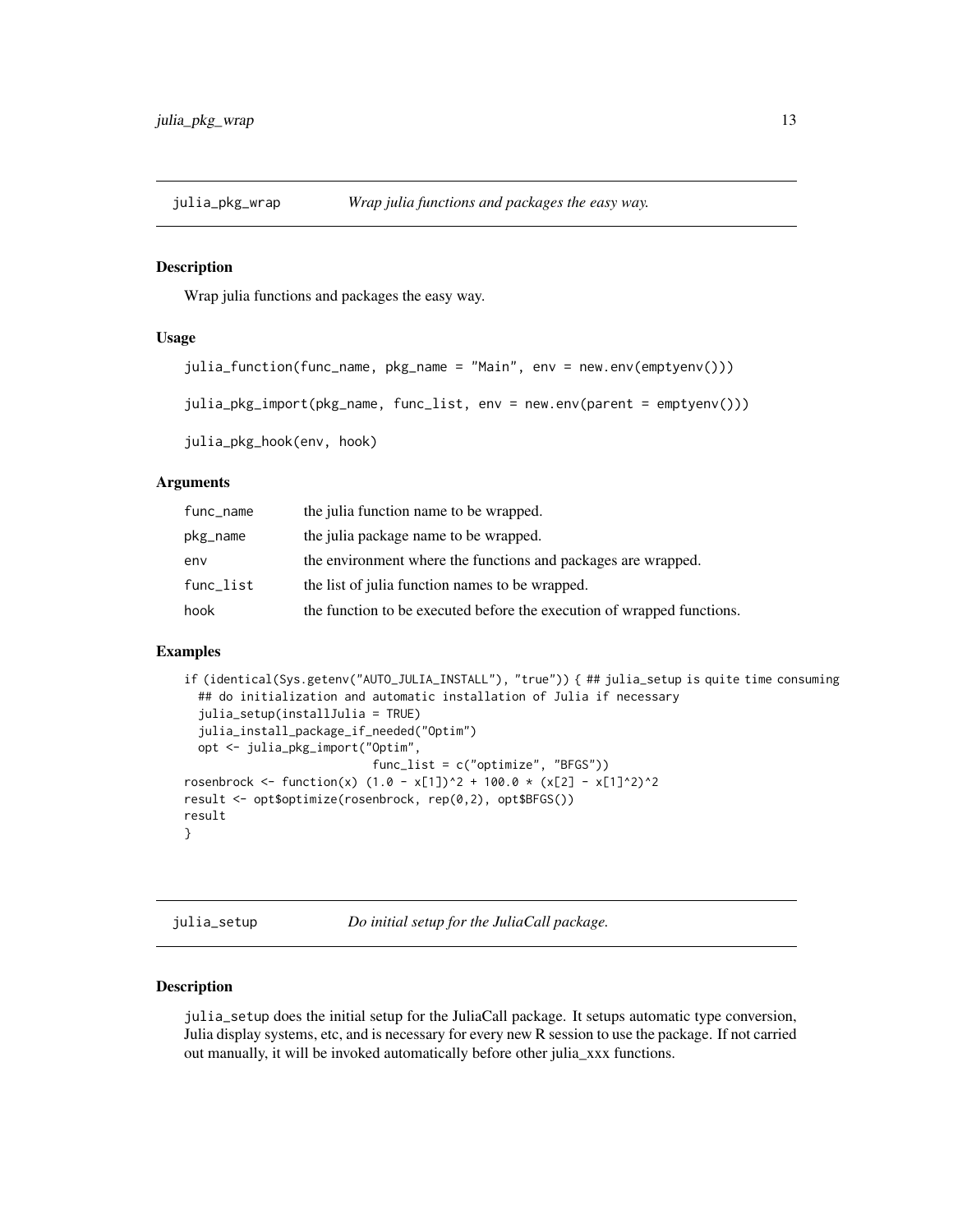### Usage

```
julia_setup(
  JULIA_HOME = NULL,
 verbose = TRUE,
  installJulia = FALSE,
  install = TRUE,
  force = FALSE,
 useRCall = TRUE,rebuild = FALSE,sysimage_path = NULL
)
```
#### Arguments

| JULIA_HOME    | the file folder which contains julia binary, if not set, JuliaCall will look at the<br>global option JULIA_HOME, if the global option is not set, JuliaCall will then<br>look at the environmental variable JULIA_HOME, if still not found, JuliaCall<br>will try to use the julia in path. |
|---------------|---------------------------------------------------------------------------------------------------------------------------------------------------------------------------------------------------------------------------------------------------------------------------------------------|
| verbose       | whether to print out detailed information about julia_setup.                                                                                                                                                                                                                                |
| installJulia  | whether to install julia automatically when julia is not found, whose default<br>value is FALSE.                                                                                                                                                                                            |
| install       | whether to execute installation script for dependent julia packages, whose de-<br>fault value is TRUE; but can be set to FALSE to save startup time when no<br>installation of dependent julia packages is needed.                                                                          |
| force         | whether to force julia_setup to execute again.                                                                                                                                                                                                                                              |
| useRCall      | whether or not you want to use RCall. il in julia, which is an amazing package to<br>access R in julia.                                                                                                                                                                                     |
| rebuild       | whether to rebuild RCall.jl, whose default value is FALSE to save startup time.<br>If a new version of R is used, then this parameter needs to be set to TRUE.                                                                                                                              |
| sysimage_path | path to the precompiled custom sys image. Path can be either an absolute path<br>or relative to the current directory.                                                                                                                                                                      |

### Value

The julia interface, which is an environment with the necessary methods like command, source and things like that to communicate with julia.

```
if (identical(Sys.getenv("AUTO_JULIA_INSTALL"), "true")) { ## julia_setup is quite time consuming
 julia <- julia_setup(installJulia = TRUE)
}
```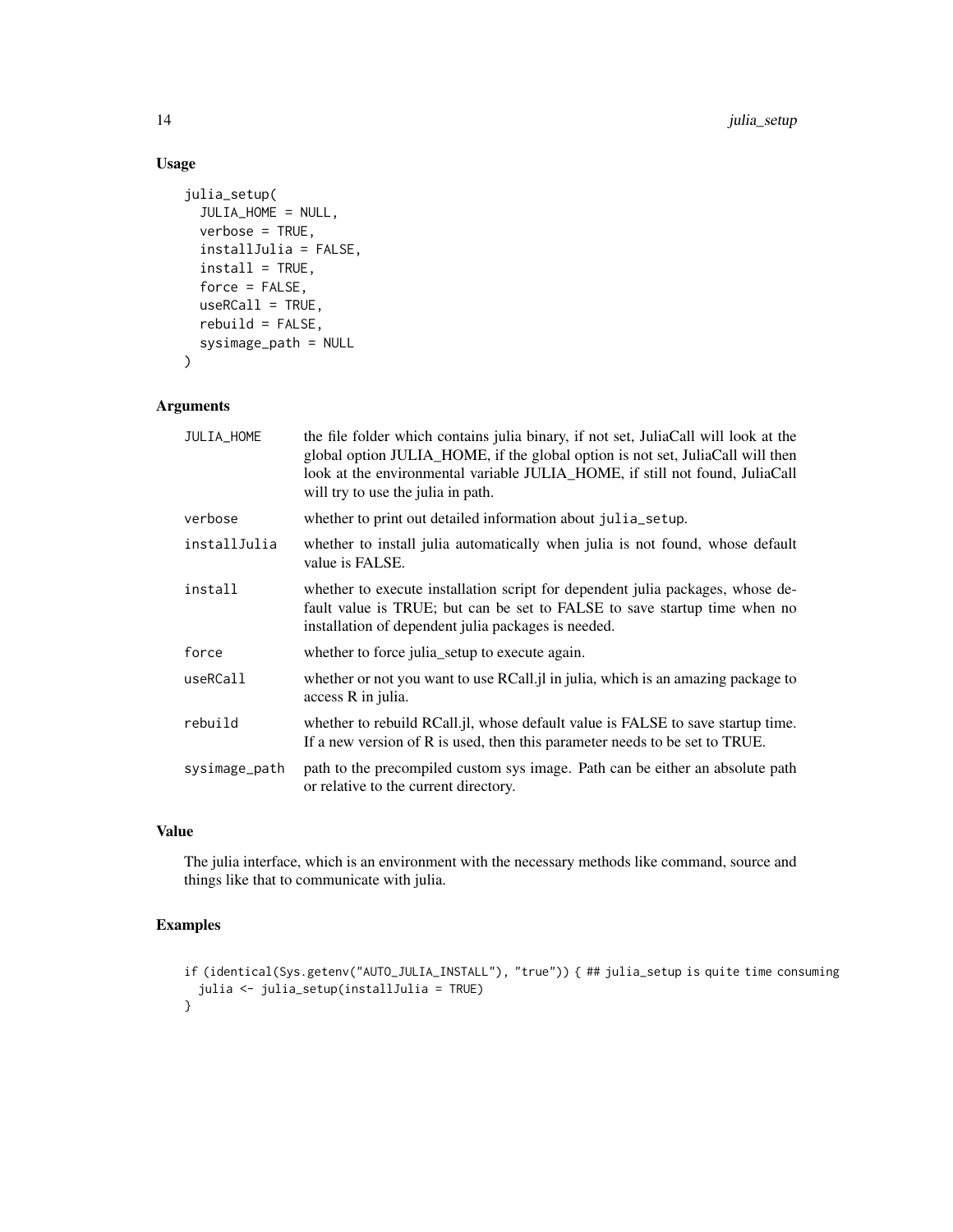<span id="page-14-0"></span>julia\_source *Source a julia source file.*

#### Description

julia\_source sources a julia source file.

#### Usage

julia\_source(file\_name)

#### Arguments

file\_name the name of julia source file.

plotsViewer *Julia plots viewer in R.*

#### Description

plotsViewer lets you view julia plots in R.

#### Usage

plotsViewer()

%>J% *Language piper for julia language.*

#### Description

The experimental language piper for julia language.

#### Usage

obj %>J% func\_call

#### Arguments

| obi       | the object to pass to the piper.   |
|-----------|------------------------------------|
| func_call | the impartial julia function call. |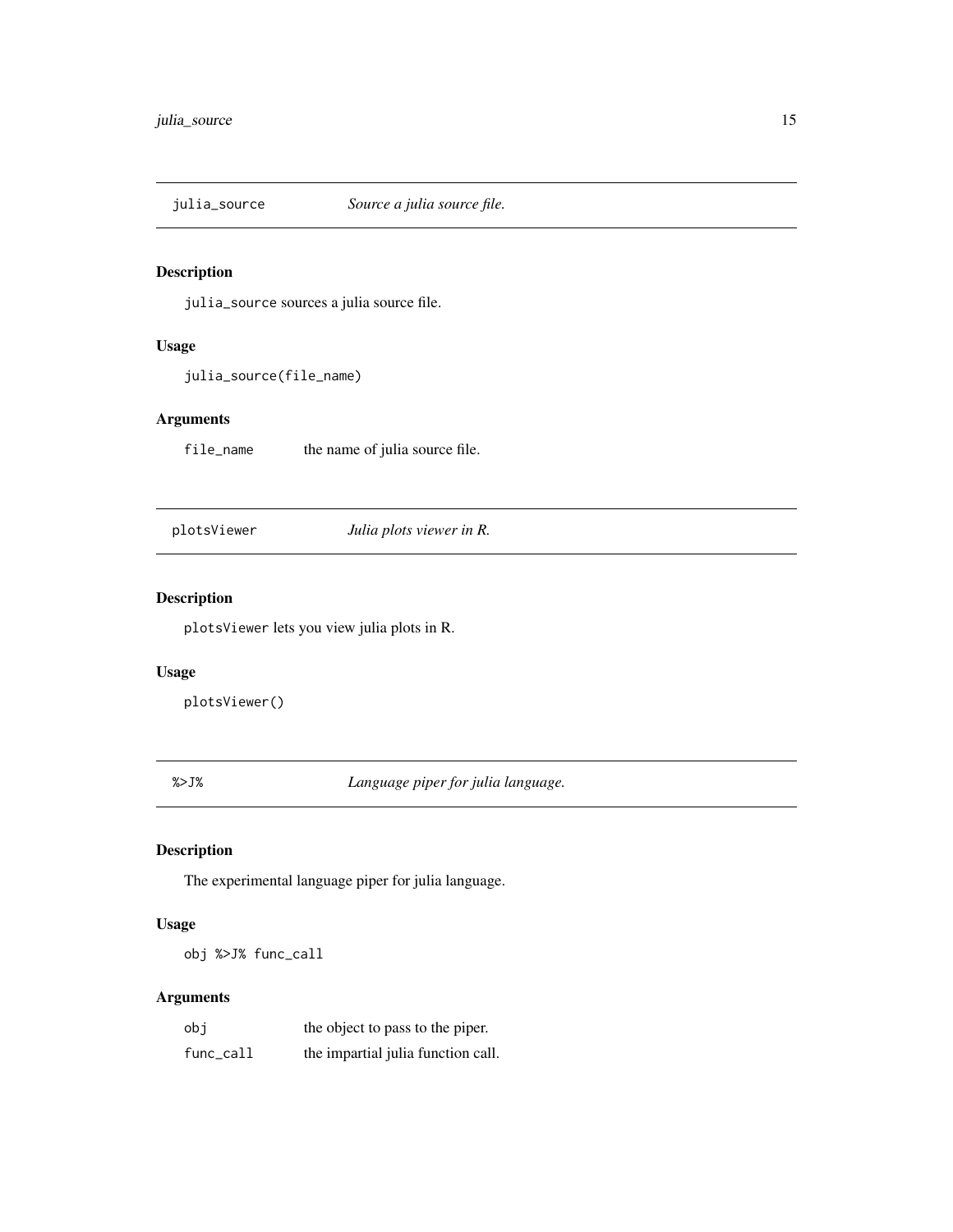```
if (identical(Sys.getenv("AUTO_JULIA_INSTALL"), "true")) { ## julia_setup is quite time consuming
  ## doing initialization and automatic installation of Julia if necessary
 julia_setup(installJulia = TRUE)
 2 %>J% sqrt
 3 %>J% log(2)
}
```